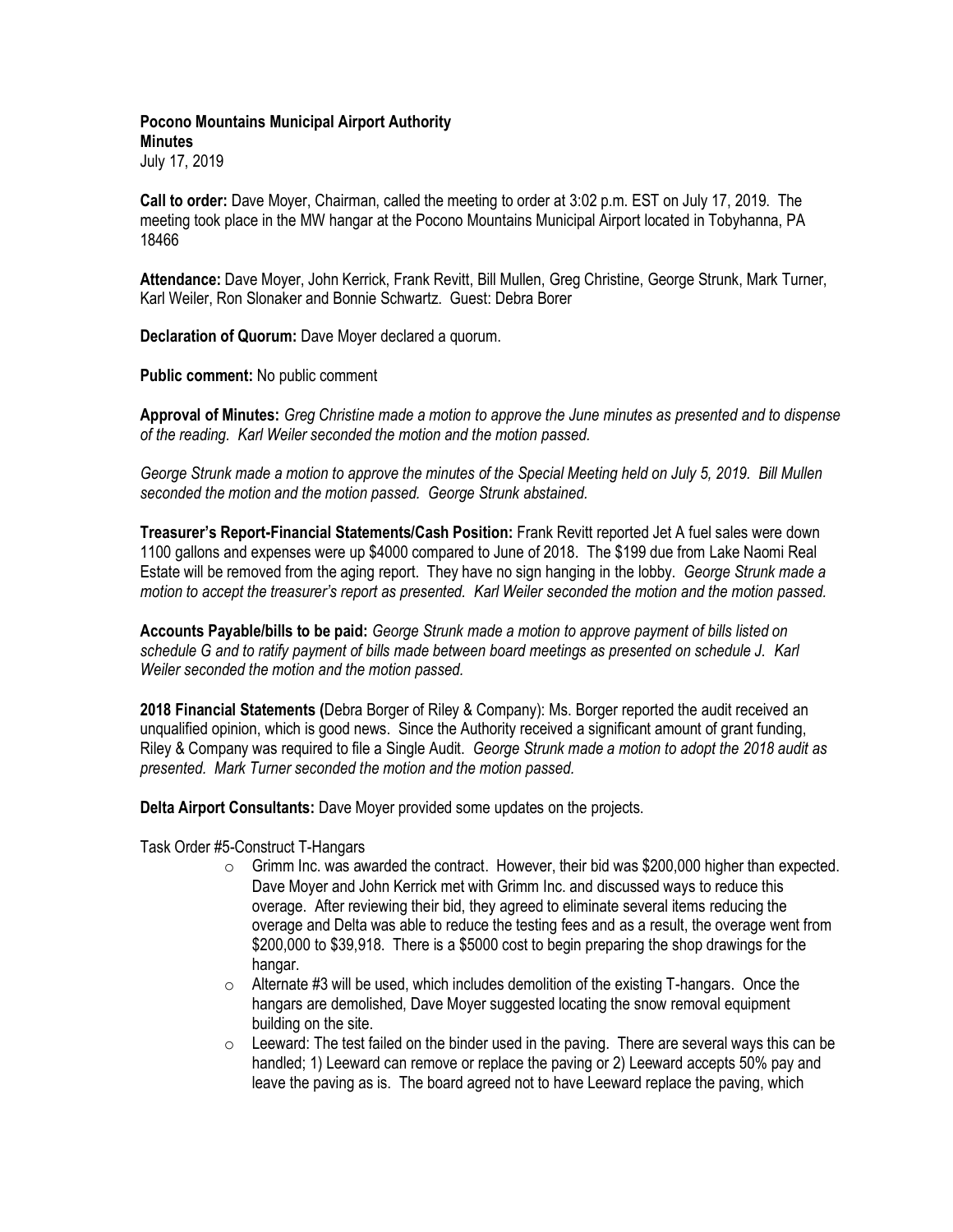would cost the Company an additional \$100,000. Dave Moyer suggested accepting the paving as is, pay Leeward the full amount and have them do additional work for the airport.

### **Task Tracker:** Bill Mullen

- $\circ$  Tenant Fuel Agreement, Baron Leasing (Revitt/Strunk): Researching the fuel pricing.
- o Tenant Fuel Agreement, Hi-Tech Helicopters (Revitt/Strunk): Researching the fuel pricing.
- o Airport Name Change to Regional (Turner) No update.
- $\circ$  Game Land Right-of-Way Acquisition/Hop (Moyer) Moving along. Should have the permits by Labor Day.
- o Runway Crack Sealing (Kerrick): Need to obtain bids for this work.
- o Runway Line Painting: The board decided to wait on this project till spring of 2020.
- o Tree Obstructions (Moyer): Only one tree remains to be removed.
- o Advertise for Engineering Services (Strunk/Kerrick/Slonaker): Needs to be advertised by the end of the year.
- $\circ$  Insurance Quotes (Turner): Mark Turner is working on obtaining quotes from other agencies.
- $\circ$  Pocono Air Show (Moyer/Kerrick): Dave Schultz, Pocono Air Show, requested 250 gallons 100LL and 1000 gallons of Jet A at the racetrack. Mr. Kerrick will provide a truck with the l00 LL and Ron will speak to World Fuels about providing a truck for the Jet A. Mr. Schultz also requires the use of a forklift to unload some items.
- $\circ$  Auction North Hangar Items (Christine/Slonaker): Ron put together a list of items. Next step is to select a date for the auction than advertise the auction in the papers.
- o Airport Wish List/Costs (Mullen/Slonaker): No update.
- $\circ$  Phillips 66 Co-Op Advertising (Mullen): Received a check for approximately \$800. Every year there is paperwork that is required to be completed and sent to Phillips in order to receive the reimbursement.

#### **Airport Manager Report:** Ron Slonaker reported the following:

- o Cleveland Brothers repaired the brake issue on the cat loader.
- $\circ$  There is a PTO problem with the big John Deere that requires fixing.
- $\circ$  Two quotes were received to install a sliding fence and gate near the MW hangar: Pocono Fence-\$20,000+/- and Lehigh Valley Fence-\$30,000+/-. Since three quotes are required, it will be noted in the file only two were received. Pocono Fence was awarded the bid.
- $\circ$  Working on cleaning up the equipment and performing maintenance around the airport.
- o Looking into purchasing Point of Sales software.
- $\circ$  Ron is receiving inquiries on rentals for the new T-hangars. After much discussion the board agreed the rental rate will be \$400 per month.

#### **Old Business:**

*Trailer parking-Road Easement in PMCC East: George Strunk made a motion authorizing Barry Isett & Associates to prepare the E&S plan. Greg Christine seconded the motion and the motion passed.*

*George Strunk made a motion to approve the temporary road easement between the Airport Authority and Pocono Mountains Economic Development Corporation (PMEDC) for trailer parking that was drafted by Attorney Marc Wolfe and reviewed by Attorney Geoff Worthington. Karl Weiler seconded the motion and the motion passed.*

#### *NPDES Permit Annual Testing:* No update

*Brief discussion of the wisdom of having a Strategic Thinking Session re the Future of MPO:* No update